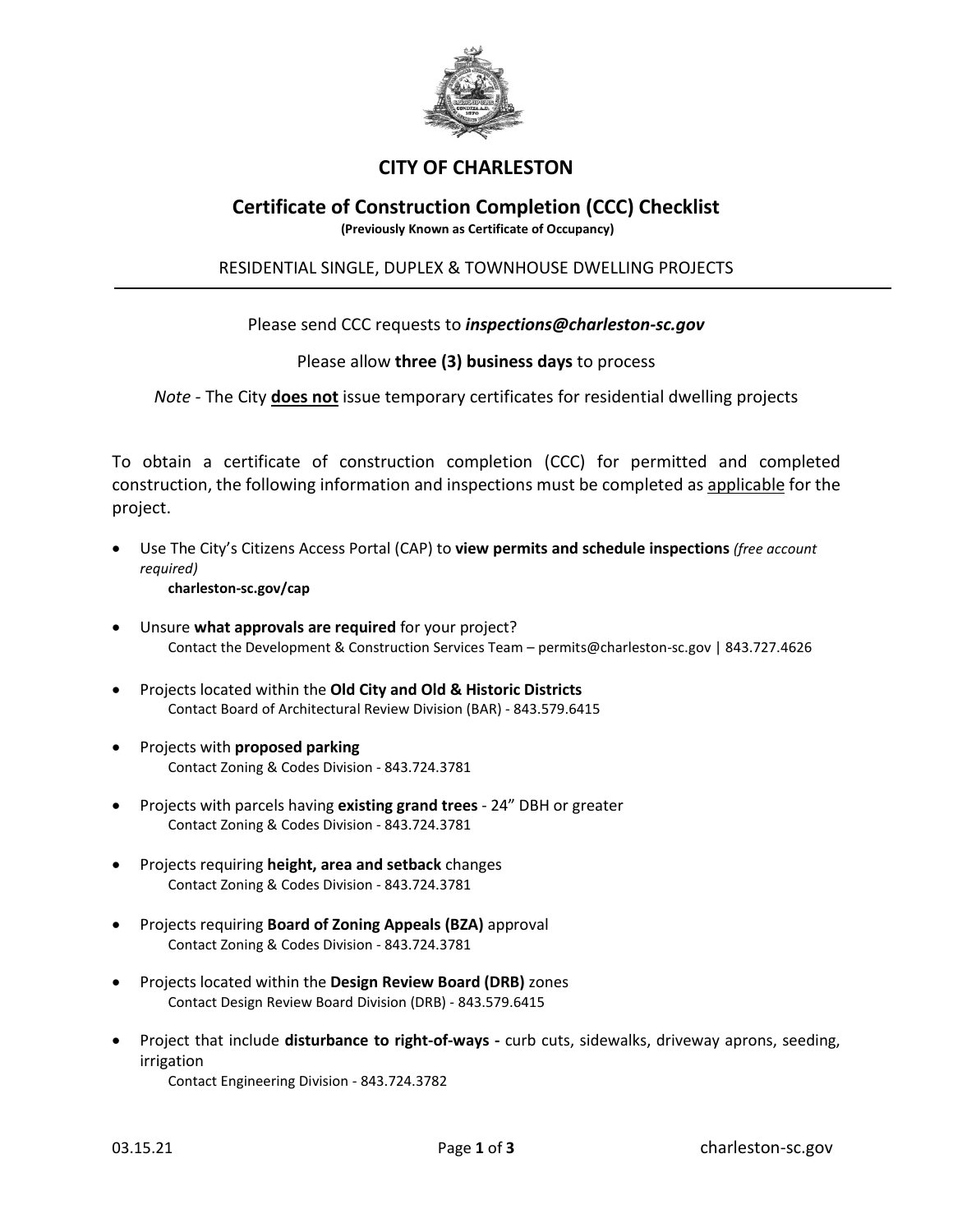- Project including **sewer connections**, City requires utility approval confirmation Contact Charleston Water System - 843.727.6800 Contact James Island Public Service District – 843.762.5258 Contact North Charleston Sewer District – 843.764.3072 Contact St. Johns Water Company – 843.559.0186
- Projects installing **septic tanks**, City requires DEHC approval confirmation Contact Department of Health & Environmental Control (DEHC) – 843.202.3200
- Projects within AE and VE designated **special flood hazard areas (flood zones)** Contact Floodplain Management – 843.724.3754 | floodplain-info@charleston-sc.gov Submit certificates to inspections@charleston-sc.gov
	- o Under Construction Elevation Certification (All zones) submission and approval prior to building framing inspection request
	- o Finished Elevation Certification (All zones) submission and approval prior to building final inspection request
	- o V-zone Design Certification (VE zones only) submission and approval prior to permit issuance and prior to building final inspection request
	- $\circ$  V-zone Breakaway Wall Certification (VE zones only) submission and approval prior to permit issuance and prior to building final inspection request
- **Building Code Inspections**
	- o All the following inspections can be scheduled through The City's Customer Access Portal (CAP)  *charleston-sc.gov/cap*
	- $\circ$  The following inspections may, or may not, be required depending on the project scope of work
	- o Unsure what inspections are required, or can't find your inspection on CAP? Contact *inspections@charleston-sc.gov*
	- o All permits require a final inspection

### *Building Permit*

- Foundation *continuous & spread footings, foundation walls, piles and piers*
- Foundation Wall *block-fill and bond-beams*
- Slab Inspection *monolithic slabs, raised slabs and ongrade slabs*
- Fire Rated Assembly *walls and floor/ceiling*
- Sheathing Inspection
- Strapping/Tie-down Inspection
- Framing Inspection *all applicable fuel-gas, plumbing, mechanical and electrical rough inspections and under construction base flood elevation certificate must be approved prior framing inspection request*
- Insulation Inspection
- Engineering Final Inspection *(Engineering Division)*
- BAR Final Inspection *(BAR Division)*
- Building Final Inspection *all applicable gas, plumbing, mechanical and electrical final inspections, final base flood elevation certificate and V-zone certificates must be approved prior building final inspection request*

### *Electrical Permit*

- T-Pole; Pre-power & Service Inspection *(if applicable)*
- Slab Inspection below slab elements *(if applicable)*
- Rough Inspection
- Pre-power & Service Inspection *(if applicable) Once the inspection is approved, The City sends release to the utility for the building to be energized*
- Final Inspection

#### *Plumbing Permit*

- Slab below slab elements *(if applicable)*
- Rough Inspection
- Sewer-lateral Inspection building to right-ofway/utility *(if applicable)*
- Water-lateral Inspection building to right-ofway/utility *(if applicable)*
- Final Inspection